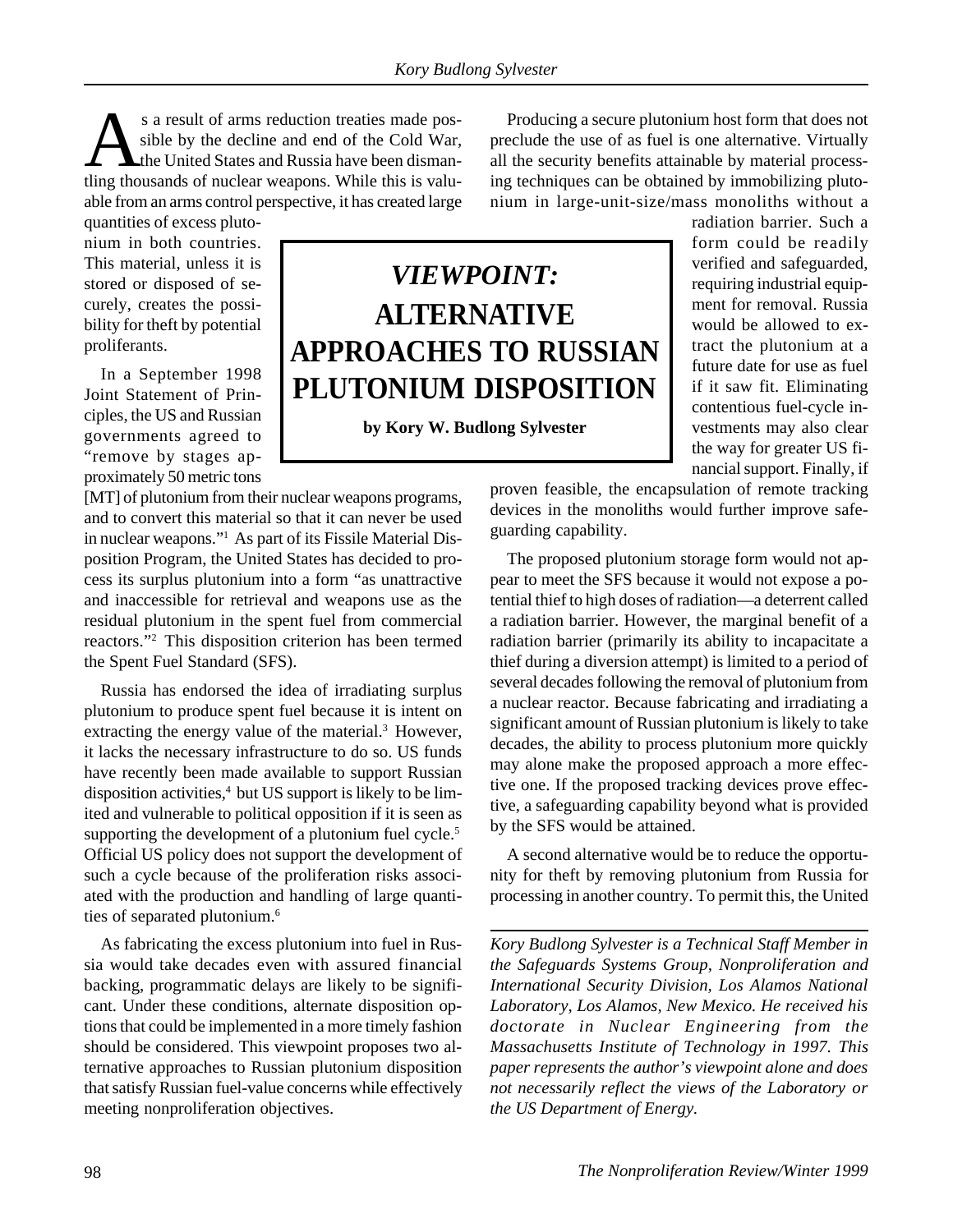States would compensate Russia for the fuel value of its plutonium. A market-based method for pricing plutonium is proposed, wherein surplus plutonium is valued in terms of its ability to provide access to nuclear fuel at a fixed price at a future date. This position can be replicated in the uranium market and priced using derivative theory. Russian plutonium could then be purchased and burned in European reactors or disposed of in the United States. The European approach would greatly speed disposition because a large plutonium processing infrastructure is already in operation.

While considering final plutonium disposition decisions of the type described above, the United States and Russia should agree to process their surplus pits into non-weapon forms. A plutonium pit is the core element of a nuclear weapon. Processing pits out of weapon form would ease barriers to verification and safeguarding by eliminating geometric design information, while reducing the desirability of the plutonium to certain proliferators by preventing direct reinsertion in a weapon. These benefits are meaningful and can be obtained independently of decisions regarding further processing.

The proposed strategy attempts to meet nonproliferation objectives by recognizing technical limitations and satisfying political constraints. The reasoning used to develop the strategy is outlined in the sections that follow. A brief background on fissile-material disposition is given to further describe current challenges. The underlying factors contributing to the proliferation risk from surplus plutonium are then identified. An assessment is made of the effectiveness of physical alteration (e.g., isotopic, chemical, etc.) in reducing the attractiveness of the material and decreasing a proliferator's ability to divert it. Based on this assessment, a strategy for Russian disposition is proposed, and conclusions are discussed.

# **BACKGROUND**

The disposition of surplus plutonium in both Russia and the United States presents a major challenge. The United States has declared 52.2 MT of weapons- and reactor-grade plutonium excess to its security needs.<sup>7</sup> While a similar Russian declaration has not been made, plutonium available for disposition in Russia will be at least this much and could be several times greater.<sup>8</sup>

The larger quantities of surplus highly enriched uranium from weapons have proven far more manageableboth technically and politically. The United States has decided to blend down its highly enriched uranium (HEU) to low-enriched uranium (LEU) for use in commercial reactors. The Russian government has moved aggressively to commercialize its HEU, agreeing to sell 500 MT of HEU to a US company over a twenty-year period.

Unfortunately, timely plutonium processing has suffered from two barriers: there is no denatured (non-explosive-usable) form and no market incentive to process the material. Blending HEU down is a relatively easy and effective means of eliminating its weapons usability. However, virtually any isotopic mixture of plutonium can be made into a nuclear explosive.<sup>9</sup>

In recognition of this physical reality, the Spent Fuel Standard was adopted. As recommended by the US National Academy of Sciences, both Russia and the United States have decided that their surplus plutonium should be processed into a form that makes it as inaccessible and unattractive as the plutonium in spent fuel. It was noted that going beyond the Standard would not be justified unless the same treatment was performed on the much larger stocks of plutonium presently found in spent fuel.

No measurable parameters were established to determine compliance with the Standard. However, both burning the plutonium in reactors (the mixed-oxide fuel or MOX option) and commingling the plutonium with the radioactive waste it was originally extracted from (the immobilization option) have been judged as meeting the SFS by the Department of Energy. The United States is pursuing both options in parallel in its "dual track" approach.

Meeting the Standard will be difficult as neither country has the required facilities and their construction will cost hundreds of millions if not billions of dollars. Moreover, unlike commercializing HEU, plutonium processing will not produce a profit. With neither means nor financial motivation there is little reason to believe that plutonium disposition will proceed with urgency.

The expense of plutonium disposition could certainly be justified on a security basis alone. Due to national economic troubles, however, Russian finances are simply not available for plutonium processing. The United States is reluctant to fund Russian disposition efforts, particularly if funds are used to support the development of a plutonium fuel cycle, something the United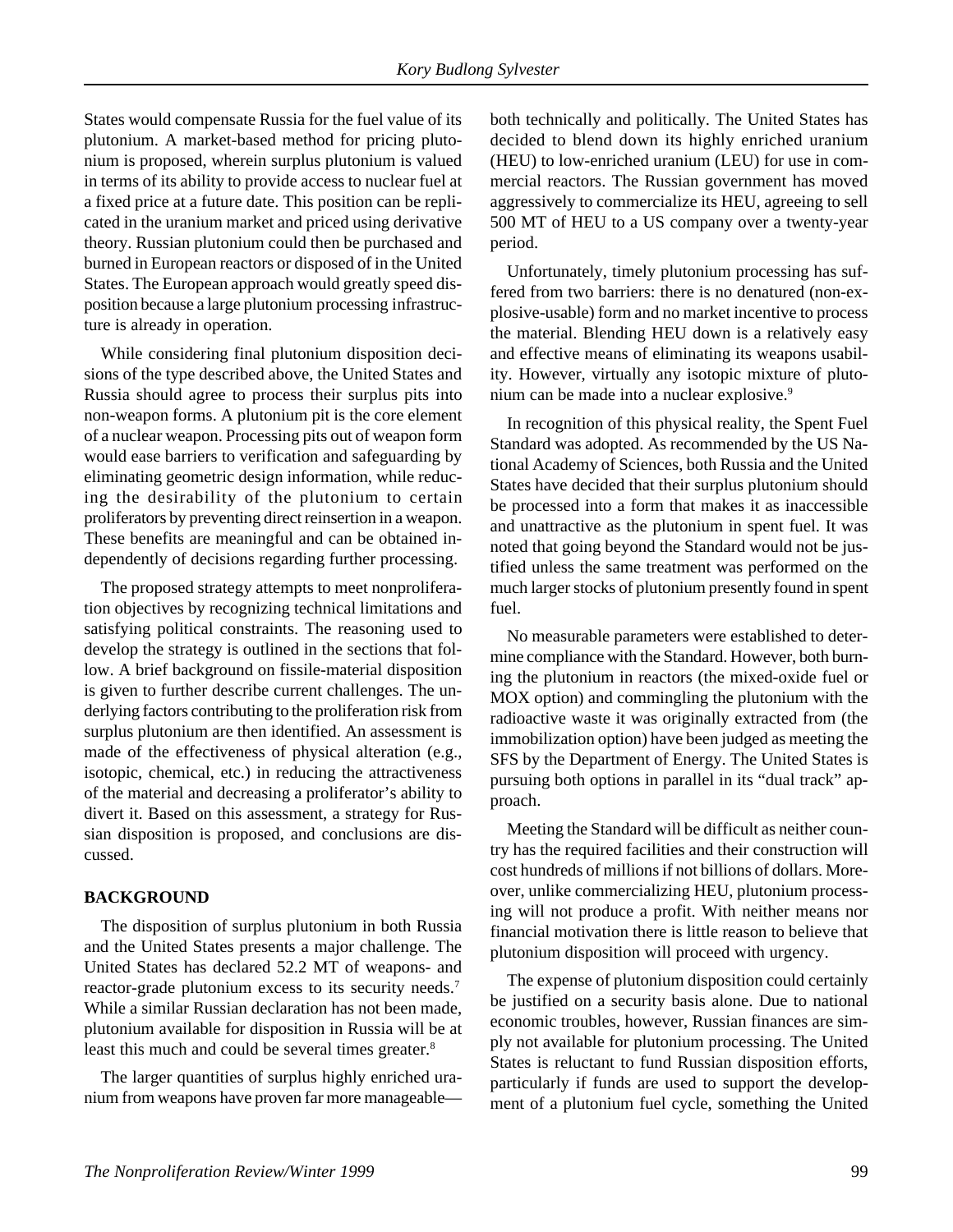States as a matter of policy does not encourage.<sup>10</sup>

While the immobilization option may have a better chance of obtaining US financial support, Russia has firmly rejected it. Russia contends that the high energy content of plutonium cannot and should not be ignored. Disposing of this resource is therefore illogical and unacceptable, in their view.

This situation has led to stagnation. Russia appears content to store its plutonium until conditions favor its use in reactors or the disposition effort is subsidized internationally. In the meantime, the turmoil in Russian political and economic affairs creates a risk that the plutonium could be stolen. During Senate testimony in 1996, John Deutch, then director of the Central Intelligence Agency, described four confirmed thefts of weaponsusable material. This included thefts of six grams of plutonium, a single gram of HEU, approximately 500 grams of a plutonium/uranium mixture, and most significant, a case involving nearly 3 kg of HEU in December 1994.11 These incidents increase the pressure to either process the plutonium into a more intrinsically secure storage form or transfer it to a more stable environment.

Given the implementation hurdles, a reassessment of nonproliferation objectives and Russian plutonium disposition options appears warranted. The following section proposes a measure of proliferation risk, by identifying two factors that contribute to the risk of theft or diversion, and discusses how material processing affects each one. This information is then used to generate an effective disposition strategy that would produce a secure plutonium storage form without requiring US investments in a Russian plutonium fuel cycle.

## **PROLIFERATION RISK**

In order to reduce proliferation risk, we need a detailed understanding of what is meant by risk. In this analysis, proliferation risk is taken to depend on two factors: desire and ability. The greater the motivation and the ability of a group to divert fissile material if given the opportunity, the greater the perceived risk.

From the perspective of a proliferator, surplus plutonium in a given storage form represents:

• something I want to some degree (defined by my ability to use it and alternate sources of the fissile material); and

• something I have some prospect of successfully obtaining (defined by the presence or absence of safeguards, security, ease of handling, tracking potential, etc.).

Both desire for the plutonium and ability to obtain the material are directly affected by the physical characteristics of the plutonium host form. The objectives of as well as the resources and expertise available to a proliferator will determine the relative impact of any physical modification of the plutonium by the host state (i.e., the owner of the plutonium and storage facility, either the United States or Russia).

The ability to obtain plutonium is further constrained by the presence of safeguards, through the application of material control and accounting as well as physical protection procedures. Material form can impact both the application and the expected effectiveness of safeguards.

Both desire and the ability to divert are needed for proliferation risk to exist; however, their relative importance is unknown. Nonetheless, a successful disposition strategy should (where possible) make the plutonium less desirable and more difficult to divert, and be implemented such that opportunities for diversion are minimized. The effect of processing on the risk of diversion by various proliferators will be discussed in the following section.<sup>12</sup>

## **Desirability**

Desirability involves the proliferator's regard for the material, assuming it could be successfully diverted. The material processing of surplus weapons-grade plutonium (WGPu) would do relatively little to reduce the ultimate desirability of the material to a subnational proliferator, but could impact a host state under certain conditions. Disposition processing can degrade the utility of the plutonium or make alternate sources more attractive, but the impact will be limited.

The first step in any disposition program will be to extract the plutonium from the pit. Pit disassembly and conversion (converting the extracted plutonium into an oxide powder) makes it impossible to reinsert the plutonium into a weapon without remachining. A dry separation process, termed the Advanced Recovery and Integrated Extraction System (ARIES), has been developed for this purpose. In ARIES, the pit is bisected and the plutonium extracted using a hydride/dehydride process. The plutonium is collected in a crucible and, if so desired, converted to an oxide product.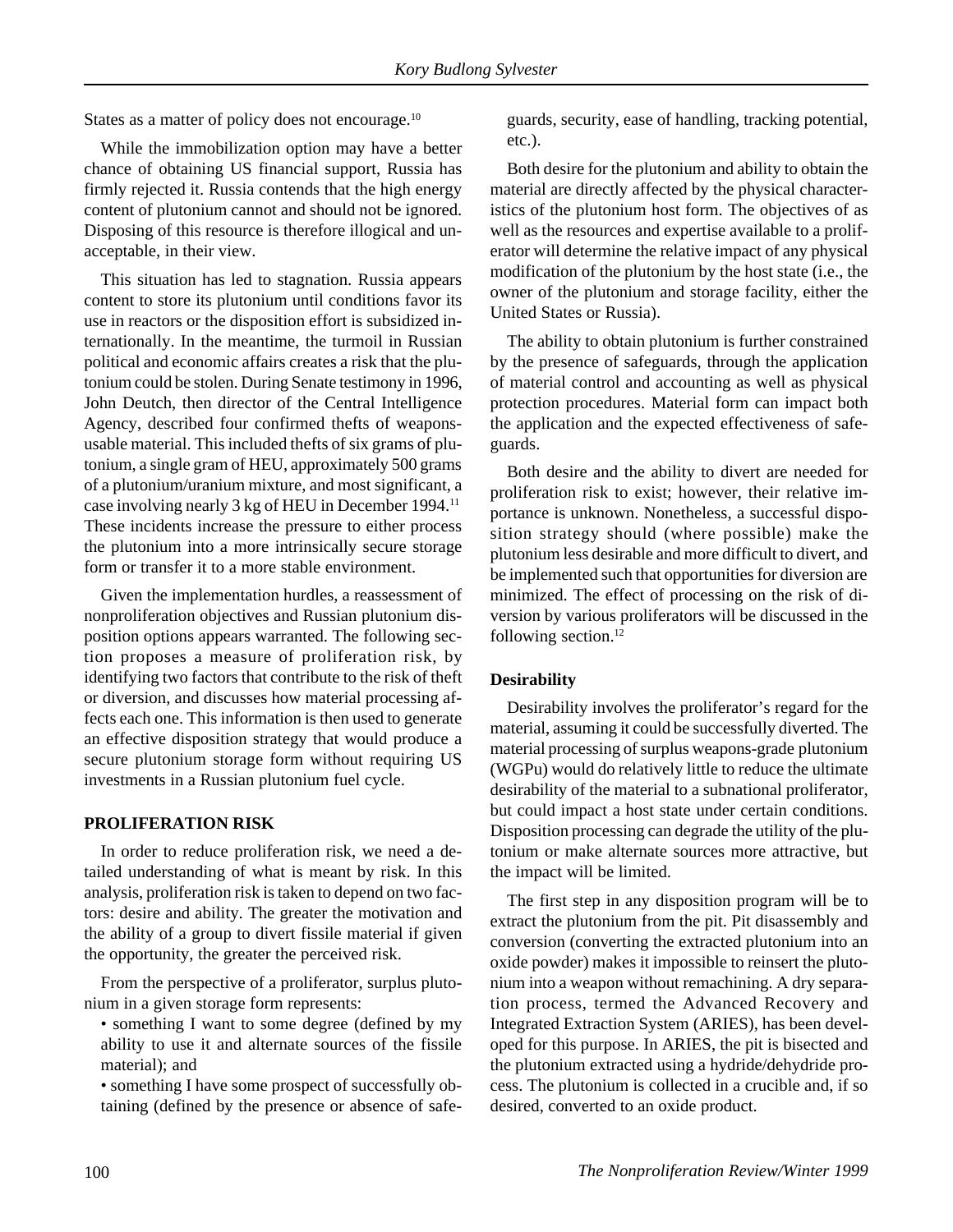For a host state, any plutonium that is not in pit form possesses no military value in a use-or-lose combat scenario. ARIES processing would also demonstrate commitment to treaty obligations because swift reversal would be impossible as long as only limited pit fabrication capacity exists.

Another benefit of pit processing would stem from the elimination of important design information. This could make the plutonium less attractive to a non-nuclear weapon state or a subnational group, because they are likely to face design challenges. Reduced confidence in the production of a weapon as well as the expected yield may dissuade certain less-skilled proliferators from attempting a theft.

Altering the isotopic makeup of the plutonium might affect desirability for a host state. Isotopic dilution (e.g., from exposing the WGPu to neutrons in a reactor) may render the material useless for service in the host nation's existing weapons infrastructure. While new weapons could be designed for low-grade plutonium, in the current nuclear test ban environment that may be unacceptable, forcing new material to be produced. However, only nations that have refined requirements for plutonium and possess alternate sources of fissile materials would be affected by isotopic degradation. Non-host states, even with limited technical skill, can produce a dependable (albeit low-yield) design that utilizes low-grade plutonium.13 As they cannot pick and choose their fissile material and would likely be satisfied with one or two explosives of uncertain yield, the isotopics of the plutonium would not affect their desire in a meaningful way.

The most additional processing can do to reduce attractiveness is to force a proliferator to perform plutonium recovery and purification operations. This would be achieved by chemically combining plutonium with various other elements in a host form—a so-called chemical barrier to proliferation. If some of the added elements are radioactive, a radiation barrier would also be present. The radiation could force the construction of a large, remotely operated facility for plutonium recovery. However, this is true only if a large quantity of plutonium were stolen and a high extraction rate were desired. For a case where only a few weapons are needed, small batch operations could reduce radiation exposures, and crude separations capable of reducing the radiation dose rate by several orders of magnitude could be employed. If a proliferator is willing to accept clumsy and slow laboratory-scale reprocessing, the addition of a radiation barrier will not dramatically reduce the attractiveness of the material.

A scenario where the host state diverts the plutonium in order to reconstitute its arsenal is the only case where large quantities of plutonium would be involved. Even then, the combination of an operational reprocessing facility and concerns over criticality safety would quite likely result in a "clean" plutonium matrix (one that lacked other radioactive elements) being processed in the remote facility. In this situation, a clean host form could be viewed as equivalent to radioactive spent fuel because the same processing facility would be used.

## **Ability**

The other component of proliferation risk is the proliferator's estimated and actual ability to successfully transfer the plutonium offsite. Each host state will presumably place its dispositioned plutonium in a storage facility for monitoring. The material form of the plutonium can affect the ease of safeguarding and/or off-site removal, and can dramatically decrease the proliferator's expectations for success, thereby deterring an attempt.

Processing the plutonium into a more easily monitored and safeguarded form would reduce the prospects of a successful theft because security forces could be notified immediately. Multilateral safeguarding would have some deterrent effect on the host state because the international community would be alerted of any removal. Safeguarding the material in an open manner could also deter proliferation attempts by removing ambiguity regarding the security of the material. ARIES-type processing would increase security by eliminating classified design information, thereby making it more likely that host states would accept multilateral safeguarding.<sup>14</sup>

Processing the plutonium into an unclassified form would also simplify the direct verification of plutonium storage (i.e., the confirmation of declared plutonium locations and concentrations via measurements performed on the host form). For perhaps unrelated political reasons, inspectors may periodically be denied access to storage facilities. Being able to independently verify declarations under such circumstances would be desirable.

Beyond pit processing, the most effective means for reducing diversion ability appears to be increasing the size and mass of storage units to hamper on-site ma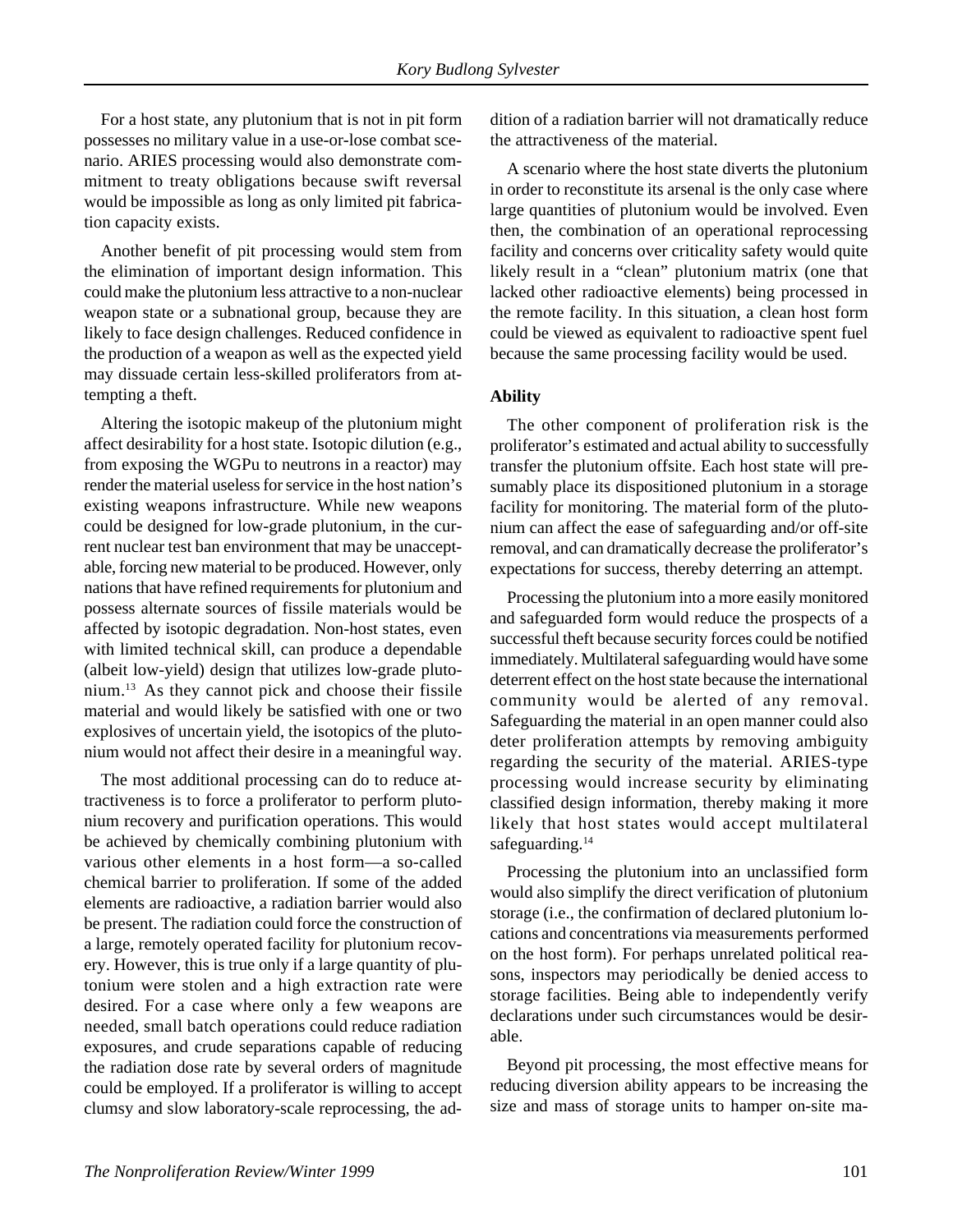nipulation and off-site transport. This can be achieved by fabricating the plutonium into large glass or ceramic monoliths that require industrial-size equipment to be moved. Some have questioned this benefit. The DOE's Proliferation Vulnerability Red Team Report cautions: "In all cases, it is estimated that intrinsic resistance to theft could be overcome in 15 to 30 minutes by one heavy lift helicopter and a few people on the ground."15 Nonetheless, relative to small objects, such a monolith would be much easier to safeguard and clearly raises a significant barrier to a successful theft.

The addition of radioactive fission products could provide an effective barrier but appears to provide little functional benefit beyond that produced by a large-unit-size/ mass matrix. The National Academy of Sciences notes that a radiation barrier would reduce a proliferator's chances for a successful theft by forcing remote handling of the plutonium-loaded matrix.<sup>16</sup> When the plutonium has been fabricated into sufficiently large forms, however, proliferators face the burden of using large equipment for on-site manipulation regardless of additional radionuclides. Such heavy-lifting equipment could be fitted with crude shielding rather easily. The marginal benefit due to the presence of radiation would appear to be small.

Setting aside the possibility of shielding, a radiation barrier could incapacitate a thief during a theft attempt if the radiation level was sufficiently high. For the MOX option, the radiation barrier could be effective for a period of several decades after irradiation. While potentially effective, adding the radiation barrier could take several decades due to insufficient fuel fabrication and reactor capacity. The timing of the benefits, and the risks associated with leaving the plutonium in pit form, should be carefully weighed when considering the role of a radiation barrier in Russian disposition.

A simplified example allows the radiation barrier issue to be explored in more detail. Assume a whole body dose upwards of 500 rem (a "rem" is a measure of radiation absorption and its impact on the human body) is needed to provide a measure of confidence that a person would be incapacitated within roughly half an hour, a reasonable period of time for a successful theft.17 Further assume that the final plutonium storage form delivers a dose rate of 1000 rem/hr at one meter from the surface (comparable to 10-year-old spent fuel). If a thief were at an average distance of one meter from the material for 30 minutes, she or he would have somewhat less than 30 minutes before radiation effects would be expected to appear. Assuming these effects would manifest themselves in an inability to function physically, and she or he had not yet transferred the plutonium offsite, the radiation would have served as an effective barrier.

This hypothetical case illustrates the complexity and the limits of the radiation barrier. There are numerous relevant factors: the dose required for timely incapacitation; the dose rate of the plutonium matrix itself; the duration of the theft; and the thief's success at using shielding and distance from the matrix. Each factor is subject to debate or is presently unknown. What is known is that whatever the dose rate deemed necessary to incapacitate, the plutonium storage form will drop below it eventually.18 Therefore, whatever effectiveness a radiation barrier does provide will subside with time.19

Finally, while material form is important, when and where plutonium is processed and stored also affects proliferation risk. This relates to the strength of institutional control. The longer weapons-usable material is stored in an insecure environment, the greater the cause for concern. Therefore a disposition strategy that transferred plutonium to a more stable environment would effectively reduce the ability for theft.

# **DEVELOPING AN EFFECTIVE DISPOSITION STRATEGY**

An effective disposition strategy should be capable of addressing identified threats in a timely manner. For the United States, insecure plutonium in Russia has caused the greatest concern. The "major motivation" for US disposition action, as stated in the DOE Nonproliferation Assessment, is to produce reciprocal action in Russia.20

As illustrated in the preceding section, characterizing a disposition strategy as effective requires specifying the proliferator that the strategy is aimed at defeating. In the present case, the proliferator of concern is the subnational organization, which is distinguished by its lack of alternate sources of fissile material and by its desire for one or a few crude nuclear weapons. The DOE Proliferation Vulnerability Red Team Report characterized the threat from unauthorized parties to be the "greater near-term concern," compared to host nation retrieval.21 It appears therefore that priority should be given to finding solutions that can swiftly secure Russian plutonium.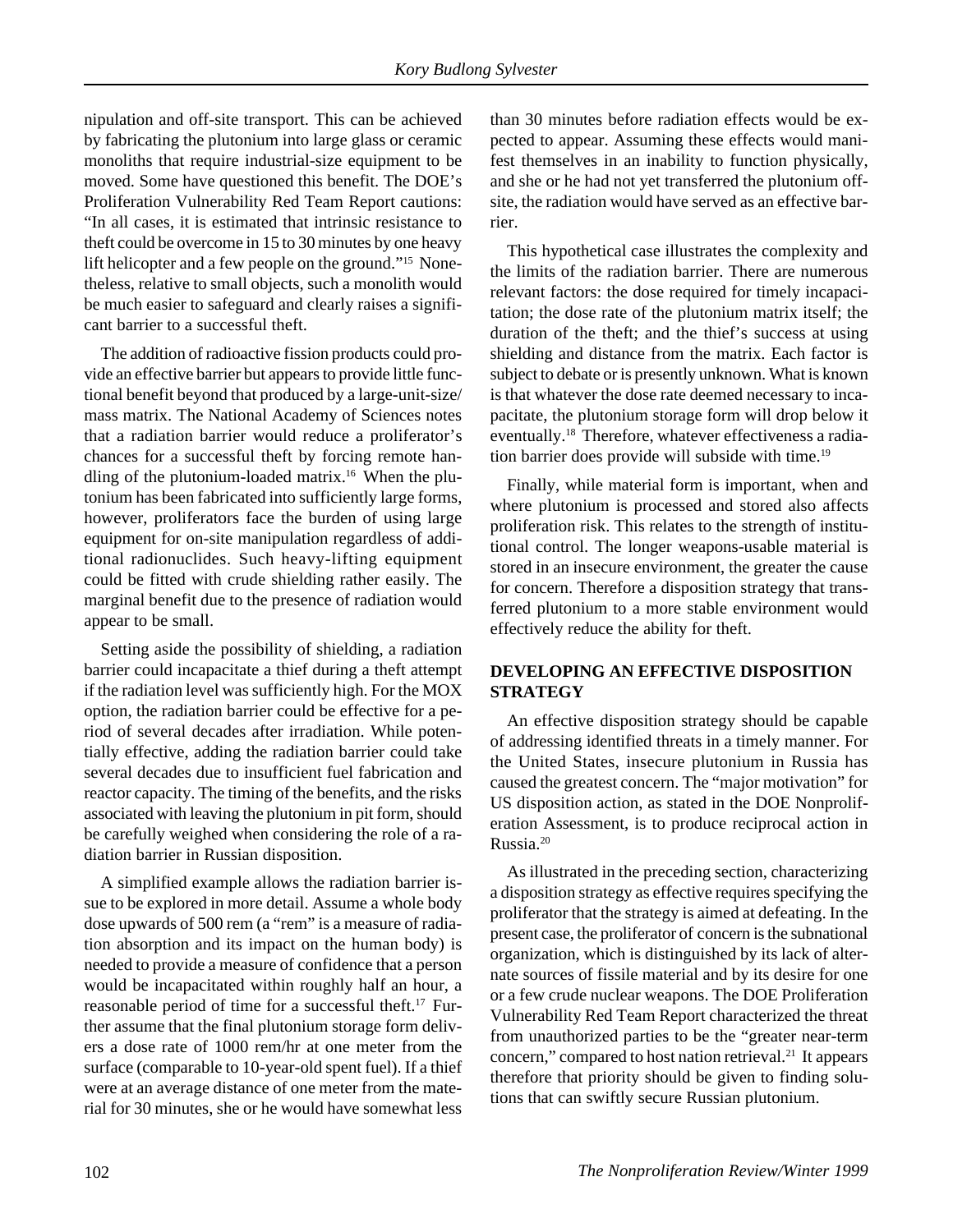The present Russian plan for addressing the near-term risks while SFS options are readied appears to be storage in either pit form or as recast metallic spheres. Pursuing disposition options that require large capital investments with significant operational vulnerabilities may thus lead to indefinite, or at least extended, storage in pit form. While the recast forms would be a meaningful improvement, their attractiveness and small size would still present safeguarding challenges, particularly in a country troubled by economic and political turmoil.

If the default storage options are viewed as unacceptable, what sort of material processing could be pursued? When it comes to Russian plutonium disposition, less processing may produce more security. If a plutonium storage form marginally below the SFS could be produced without contentious fuel-cycle investments in Russia, a net security benefit could be produced by allowing plutonium to be dispositioned in a more timely fashion.

Plutonium processing decisions should be made with specific, functional objectives for reducing the proliferation risk posed by this material. Verification and safeguarding criteria should be adopted and met. The ability to detect, track, and retrieve diverted material could be an additional functional requirement for a plutonium storage form. As the Center for Strategic and International Studies has noted, "The current inability to locate a nuclear device without intelligence cueing is perhaps the greatest limitation of our neutralization capability."22 While it is a difficult task, processing the plutonium into a more readily traceable form would provide obvious benefits.23

Disposition decisions must also be made with an eye to the future. The world may change in ways that will dramatically affect the nonproliferation benefits of disposition actions. The diffusion of uranium enrichment technology (e.g., centrifuge and laser technology) over the several decades of disposition may dominate the long-term proliferation risk posed by surplus WGPu. The buildup of separated reactor-grade plutonium (RGPu) is also of proliferation concern. Either occurrence could produce an environment where the expense of extensive processing of WGPu is difficult to justify.

This does not mean that one should do nothing in the expectation that other risks will swamp those of surplus WGPu. The uncertainty means that we should focus on simple actions that can be taken in the near term to address known proliferation risks. Spending large amounts of time and money to place plutonium in an optimal form 20 or 30 years from now does not address today's risks and may not address the nonproliferation needs of the future. Sub-optimum storage forms that produce nearterm payoffs can provide useful insurance against future unknowns.

# **A NEW APPROACH TO PLUTONIUM DISPOSITION**

The following strategy is proposed to reduce the proliferation risk posed by surplus WGPu in Russia. First, the United States should pursue the negotiation of a bilateral agreement with Russia to process surplus plutonium pits into non-weapon storage forms. In addition, the United States could propose to accommodate Russian fuel-value concerns in order to allow removal of surplus plutonium from Russia and/or further material processing. This approach would reduce both the desirability of the plutonium and the potential for diversion, in a timely manner.

The United States and Russia should begin to address their mutual proliferation concerns by committing to disassemble their surplus pits and extract the contained WGPu as soon as possible. Assuming pit disassembly could be done with sufficient transparency to be confident of the weapons origin of the plutonium, the benefits of removing the material from pit form are significant and should be the immediate priority.

The processing of plutonium out of pit form would ease multilateral verification and safeguarding and reduce the opportunity for diversion by all would-be proliferators. The prospect of direct reinsertion in a weapon is also eliminated. As this act would be the first step for any disposition option, it would appear that every effort should be made to decouple this activity from other disposition decisions and move forward swiftly.

Russia has apparently already taken steps in this direction by recasting some of its pits. While this is desirable, it does raise some transparency concerns related to potential future arms control agreements. If such agreements require accounting for the number of pits disassembled, it may be difficult to prove the recast plutonium came from an actual weapon. Detection systems are currently being designed to provide confidence, without divulging classified information, that plutonium entering the disposition process is of weapons origin.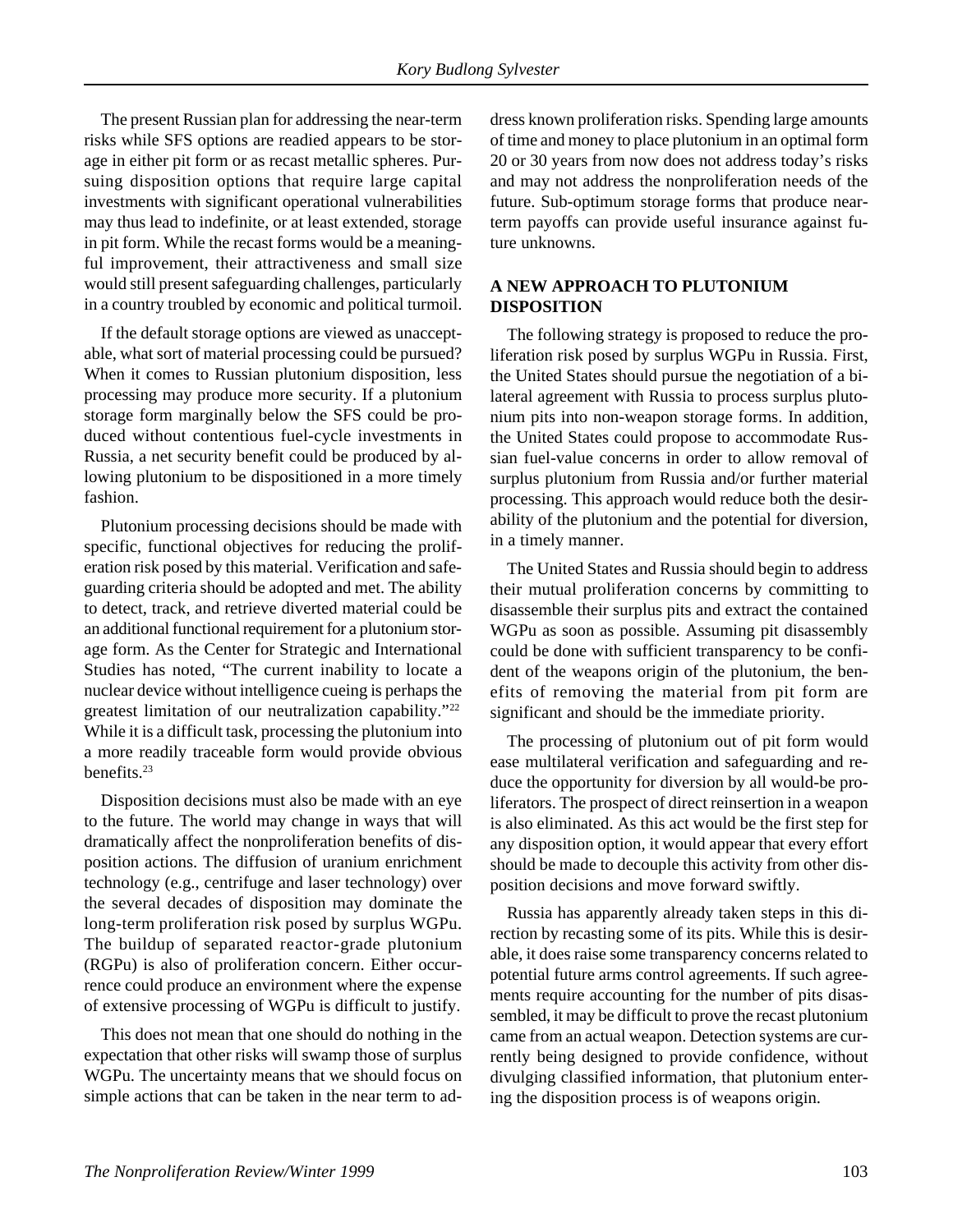With sufficient transparency in place, the Russian pit disassembly efforts could be expanded. In the United States, pit disassembly and conversion operations will require sufficient shipping and receiving facilities, along with glove box and ventilation systems. $24$  The operational start time for the ARIES process is estimated at seven years.<sup>25</sup> With siting and regulatory authority issues settled, US and Russian efforts could be scaled to match any level of warhead disassembly.

While steps that create obstacles to reinsertion and improve prospects for outside verification are valuable, if the plutonium is to be stored indefinitely, further material changes may be warranted to reduce the ability of a proliferator to steal the material. However, additional processing of Russian plutonium will not be possible unless Russian fuel-value concerns are addressed.

Two alternative means for accommodating Russian interests are proposed:

(1) Allow for the conditional future retrieval of plutonium for use in energy production:

• fabricate a "clean" plutonium storage form absent of fission products;

• immobilize plutonium to form large-unit-size/mass matrices via a "can-in-can" or similar approach;<sup>26</sup>

• do not require the addition of high-level waste (HLW) in the future; and

• if proven feasible, add integral off-site tracking capability; or

(2) Financially compensate Russia for the potential value of the material as a nuclear fuel:

• replicate the value of stored plutonium, which represents access to nuclear fuel at a fixed price, as a position in the uranium market;

• purchase plutonium at the price calculated in this manner; and

• dispose of the purchased plutonium.

Further details and the merits of each approach are discussed below.

## **Secure Plutonium Storage Form**

Processing plutonium into a non-fission-product storage form would provide virtually all the security benefits attainable by material processing. For all but the host state, on-site manipulation and removal is a major barrier to diversion. Processing the plutonium into units with large size and weight would force potential proliferators to employ industrial equipment for handling purposes. While the resulting matrix would not possess a radiation barrier, the radiation barrier is not expected to significantly reduce the attractiveness of the plutonium or unduly hamper a skilled proliferator's ability to steal the material.

It could be argued that given the relatively low marginal cost of adding a radiation barrier for the immobilization option (an estimated \$390 million beyond the cost of ARIES processing for the can-in-can variants<sup>27</sup>), we should add it even though the benefits are debatable.<sup>28</sup> However, adding a radiation barrier in Russia means building the infrastructure for a plutonium fuel cycle, which is expensive and likely to delay plutonium disposition.

Tracking devices, encapsulated in the storage matrix itself, could provide a new form of deterrence to wouldbe proliferators. A beacon from such a device could be used to locate and retrieve the plutonium should it be diverted. A detectable signal would be advantageous during the initial transport offsite, before the transmitter could be removed. Although the design of such a device has not been explored in any detail, the absence of highly radioactive elements that could damage the device would appear to make this option more feasible.

Perhaps the largest benefit of this immobilization approach is its potential to gain US and Russian support. Because HLW is not included in the matrix, retrieval would not require further handling of aqueous, radioactive waste. This would reduce the costs of extracting the material for commercial use. In essence, a plutonium ore would be fabricated that could be mined at a later date (in an internationally safeguarded manner). As the immobilization would not be supporting a plutonium fuel cycle, this activity would not conflict with other US nonproliferation goals and could be financially supported by the United States without criticism. This cooperation may provide the basis for swift disposition action.

Completely separating Russian plutonium disposition from other fuel-cycle activities enables processing to be performed independently. Progress would not be tied to potentially precarious HLW vitrification activities or civilian reactor operations. Plutonium could be immobilized at virtually any pace through the use of multiple process lines and/or higher capacity systems.

This proposal could also be formalized into a surplus plutonium storage standard that could be applied glo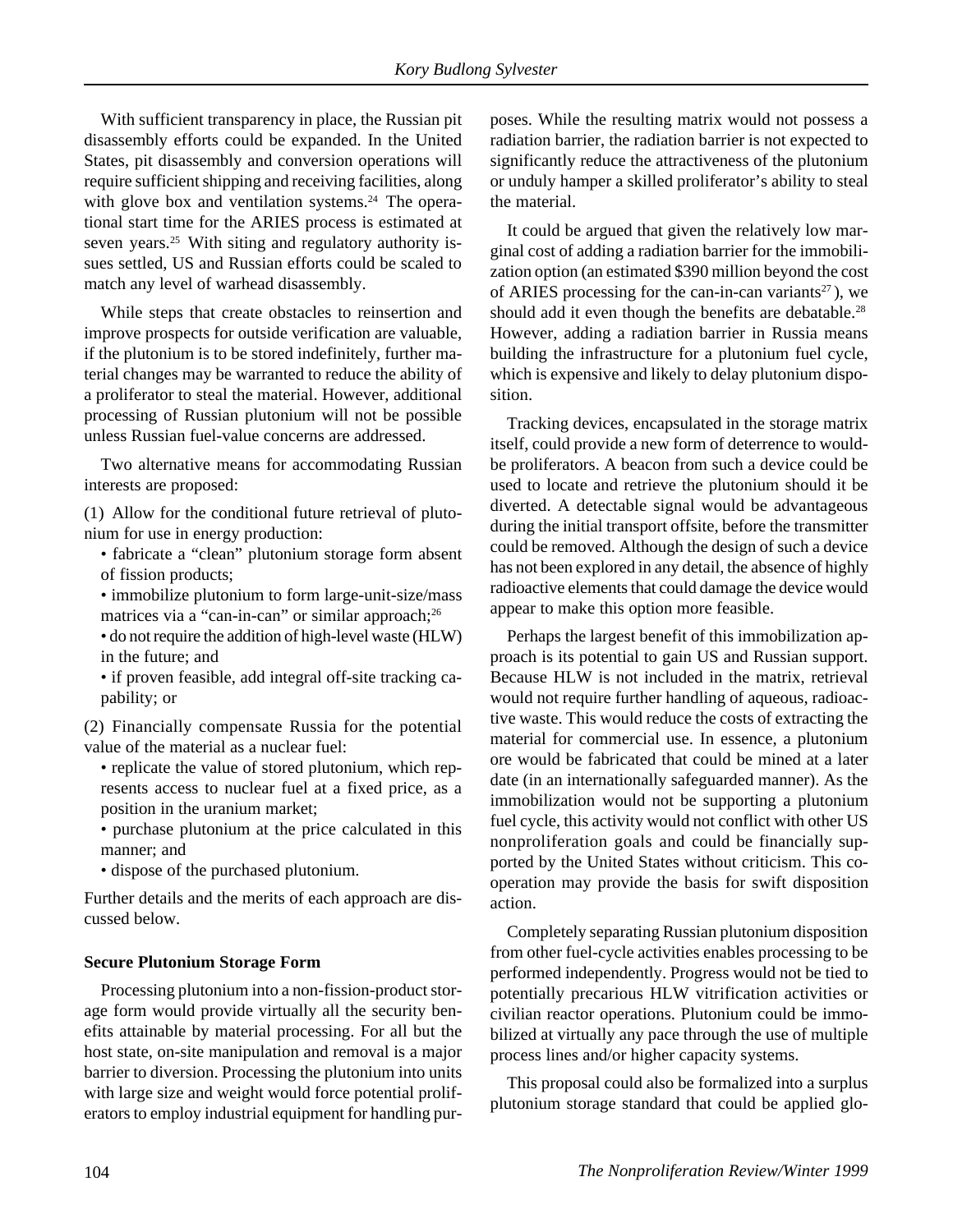bally. Other states possessing separated plutonium may eventually wish to disposition their excess plutonium. The matrix described here would give them an alternative other than MOX fuel or mixing with HLW. Indeed, some countries may have neither alternative at their disposal. This alternate storage form could enable these states to demonstrate a commitment to arms reduction, ease safeguarding and storage costs, and give verifiable proliferation resistance.

#### **Financial Compensation**

Russia may not accept the idea of immobilizing the plutonium, even with no requirement to add fission products. In such a scenario, an outright purchase, similar to the HEU deal, would be attractive. But how does one value a commodity that is not traded in the marketplace? I propose a plutonium valuation methodology that may be acceptable to both Russia and the United States.

#### *Plutonium Economics*

Recent evaluations have concluded that the plutonium fuel cycle is not competitive with once-through alternatives. It is simply cheaper to produce electricity from uranium fuels. The price of uranium must rise dramatically before a plutonium fuel cycle is economically competitive with a once-through uranium cycle.

A recent study estimates that a plutonium cycle will be competitive when U3O8 sells for \$160/lb.<sup>29</sup> This assumes today's European reprocessing and MOX fabrication costs. The current price of U3O8 is around \$9.20/ lb,30 and it has never sold for more than \$50/lb. It thus seems that plutonium recycling will not be economically justifiable for some time.

However, the economics of burning WGPu differs considerably from the economics of pursuing a plutonium fuel cycle. While an evaluation of future plutonium fuel-cycle investments must include an assessment of all costs, particularly reprocessing, plutonium from weapons could be viewed as an essentially free resource. The cost of producing the WGPu was paid for long ago by defense agencies. Free plutonium would obviously be much more competitive. However, it still must be fabricated into fuel, which is much more expensive than uranium fuel fabrication.

In a "free plutonium" scenario, plutonium fuels become attractive at a much lower price of uranium. When the price of U3O8 is just \$15.84/lb, MOX fuel is the cheaper alternative.31 This break-even price is still higher than the price of uranium today, but is much lower than the price needed for plutonium fuel-cycle competitiveness.

Nonetheless, the analysis demonstrates that plutonium is at best valueless today. Uranium can be purchased, enriched, and fabricated into fuel for less than the cost of plutonium fuel fabrication. This supports the view that plutonium has no economic worth.

However, this assessment ignores a significant point: present economic conditions will not hold forever. Global depletion of uranium may tilt the economic scale in favor of plutonium. Plutonium could be worth holding onto if one believes it will be valuable in the future. The present value of plutonium should therefore include its potential future worth.

The value of separated plutonium depends on its storage costs relative to the price of uranium. For example, if storage costs are negligible, then even though it may take many years, eventually the price of uranium will rise above the plutonium break-even point. This means that plutonium will amass value in the future.

Accepting that plutonium could have future worth does not by itself solve the problem. Valuing plutonium using traditional methods relies on predictions of the future price of uranium: when it will rise or fall, and by how much. These predictions vary widely. Russian plutonium investment plans reflect their view of impending uranium scarcity, while the United States feels confident that uranium will remain plentiful for some time. These conflicting expectations will produce contradictory estimations of plutonium value, leaving disposition at its present impasse.

What is needed is an objective or market-based assessment of the potential future worth of plutonium. If such a framework could be accepted, global market data, rather than subjective predictions, could be used to determine the value of plutonium. A relatively new method for valuing assets that derive their value from other assets can be used for this purpose.

#### *Plutonium Valuation via Options Theory*

In some industries, the price of a single input is critical to the cost of production. For example, for coal-burning utilities, the price of coal affects their cost of electricity production. It is therefore in their interest to negotiate with coal producers to ensure that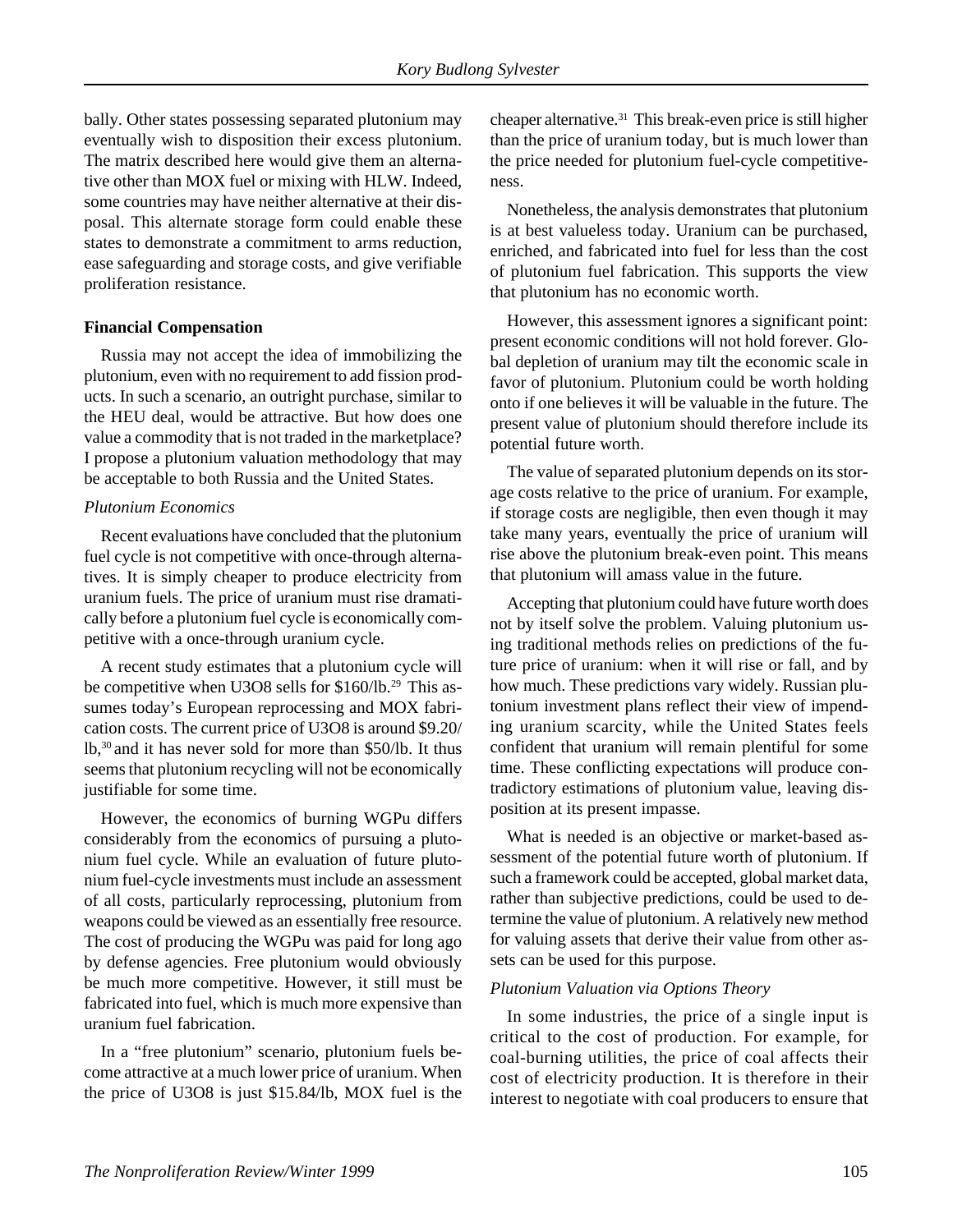they have access to coal at a fixed low price, reducing their risk in producing electricity.

Rather than agreeing to purchase the coal outright, a utility can purchase the *right* to buy a certain amount of coal at a low price on a future date. If the price of coal is higher than the contracted price on that date, the utility will exercise its right, or option, and buy coal at the agreed-upon price. Otherwise the utility will let the agreement "expire" and simply purchase coal at market prices. The option contract that the utility purchased is insurance against the potential high future price of coal.

Storing plutonium is a similar strategy for providing insurance against high fuel prices—in this case nuclear fuel. One kilogram of plutonium can be used to offset an equivalent amount of enriched uranium. Stockpiling plutonium is one way to guarantee access to nuclear fuel at a fixed price in the future. This strategy pays off if the price of uranium goes up in the future. It is exactly the same as negotiating with uranium suppliers for the right to buy uranium fuel at a fixed price in the future. In both cases the risk of high fuel prices is eliminated.

The question remains: "how does one value this right to purchase?" Economists have developed a quantitative theory for pricing contracts that give the holder the option to purchase an asset in the future.32 This approach uses the historical behavior of the asset's price to calculate option value. This parameter is determined directly from market data and does not rely on predictions of future price behavior.

I have used this option approach to value separated WGPu. Factors that are important in addition to the historical behavior of uranium prices are the current price of uranium, the break-even price, and the option execution date. The break-even price was mentioned above and can be calculated based on the costs of uranium and plutonium fuels. The execution date must be chosen and should represent the time at which the plutonium could be burned in reactors.

## *Results*

By assuming that possessing plutonium is as valuable as possessing the right to an equivalent amount of uranium at a low price, we can calculate a market-based value for plutonium. If we assume that the infrastructure for burning plutonium will be available in 10 years, 50 MT of WGPu has a value of \$263 million today.33 While a store of plutonium is relatively worthless today, the ability to use it to avoid higher fuel costs in the future is indeed valuable.

The calculated value is dependent on when you believe the plutonium could be burned in reactors (the option execution date). While this date is a matter of opinion, the results of the analysis show that no matter what time is assumed, the value of plutonium is bounded. For the case above, this value is \$524 million for an option with an infinite execution date.

It should be noted that there are costs associated with holding plutonium that would not affect a purely financial agreement. Storage costs increase with time and can be much higher than the option value of the plutonium. Assuming a low storage cost of \$400/kg/yr, indefinite storage would have a present cost of \$250 million. At a storage price of \$1000/kg/yr, the cost of storing WGPu exceeds the maximum value of the option. Storage costs are capable of eliminating any market value of the material.

Regardless of the calculated value, the option framework provides a means for guiding negotiations. It allows both the United States and Russia to move beyond their polarized views of plutonium economics. The methodology values plutonium by capturing its *potential* worth (important to Russia) while providing a pricing mechanism based on hard market data rather than disputable assertions (important to the United States). For this reason, both parties may find this approach acceptable.

# *Implementation Issues*

Fuel-value compensation could take one of several forms. Russia could be paid the calculated cash value of its plutonium, or receive the option contract guaranteeing uranium at a fixed price in the future. This contract could then be immediately sold in the marketplace or held for potential execution in the future. Either way, Russia will have extracted the energy value of its plutonium.

Accepting the option contract as payment may be more appealing. With this alternative, one need not accept the theory underlying options valuation, only that the value of plutonium depends on the value of uranium. As the price of uranium rises, the value of plutonium rises and so does the value of an option to buy uranium at a low price.

Holding an option contract as compensation for plutonium might require some sort of collateral. The HEU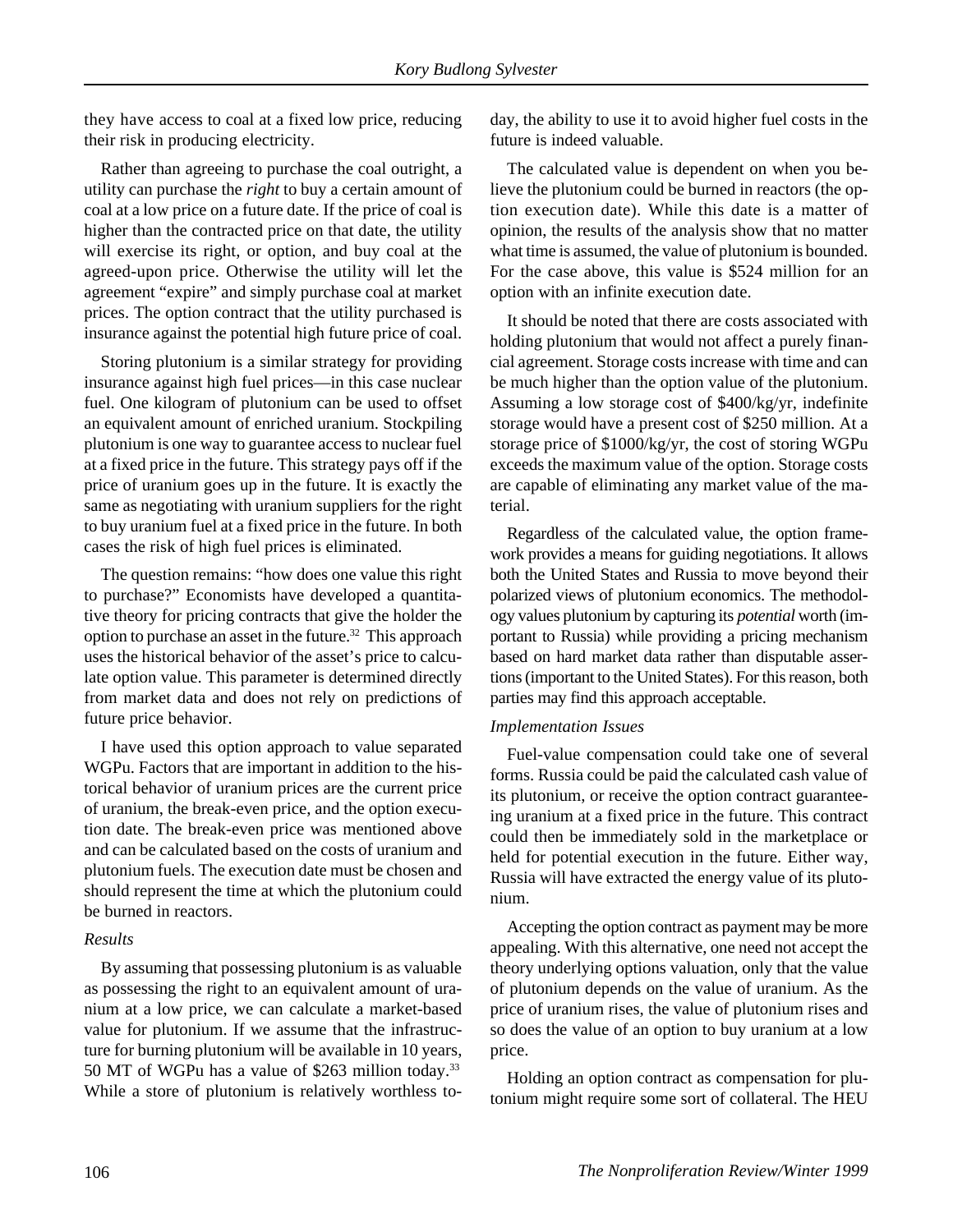that the United States is purchasing from Russia might prove useful for this purpose. An equivalent amount of the HEU could be blended down, paid for, and stored in Russia until the execution date of the option. In this way, any risk that the terms of the contract will not be upheld can be avoided.

#### *Compensation Impact on Disposition Flexibility*

Once the fuel-value issue has been addressed, several plutonium disposition alternatives may become more attractive. Immobilizing the plutonium for disposal or irretrievable storage in Russia may become possible. The United States could financially aid the processing and allow disposition to move ahead swiftly.

Alternatively, the plutonium could immediately be moved to a mutually agreed-upon third state. Both US and Russian WGPu could be transferred via military escort to safe storage until plutonium processing can be executed. This reciprocal action would demonstrate both countries' commitment to plutonium disposition and eliminate concerns over present instabilities.

This approach would work well in conjunction with a plan to burn surplus WGPu in European reactors. The WGPu could be swapped with stockpiles of RGPu scheduled for fabrication into MOX fuel in existing European facilities. In this way, WGPu processing could begin much more quickly than in either the United States or Russia.

The problem of the displaced RGPu will remain but seems more manageable. As Russian WGPu will have already been compensated for, Russia will not require that its share of RGPu be returned. If the Europeans do not want the displaced plutonium, the United States could eventually take it for dispositioning.<sup>34</sup> This would also address Russian concerns about the United States immobilizing its WGPu without having altered its isotopic composition. The plutonium returned to the United States would possess the degraded isotopics of RGPu.

#### **CONCLUSIONS**

Separated weapons-grade plutonium in insecure storage represents a global security risk. Given the obstacles to timely plutonium disposition in Russia, a reassessment of alternatives and priorities appears warranted. This viewpoint has put forward an assessment of nonproliferation goals and measures in order to identify effective disposition alternatives.

Removing plutonium from pit form and placing it in

an internationally safeguarded facility would reduce the ability of any proliferator to divert the material. This can be done separately from other disposition activities and should be pursued as expeditiously as possible. A major obstacle to further disposition processing is Russian fuel-value concerns. The United States should consider alternate strategies for addressing these concerns in case the MOX option in Russia proves difficult to implement.

In order to provide economic motivation and flexibility in plutonium disposition negotiations, the United States could compensate Russia for the potential fuel value of its WGPu. Using a market-based assessment of plutonium value could avoid delays stemming from irreconcilable views of the nuclear future. Compensating Russia for the peaceful fuel value of its plutonium would allow a wider range of alternatives, including disposal or removal, to be considered.

Processing plutonium into a clean storage form is an alternate means of addressing Russian energy concerns. This would allow Russia to save the material for fuel while providing virtually all the proliferation risk reduction attainable by material processing. The large unitsize/mass would reduce the likelihood of successful diversion, and the inclusion of an effective off-site tracking capability would provide a new form of deterrence.

The lack of a radiation barrier has less impact on security than one might expect. Whatever protection a radiation barrier provides may take decades to achieve and will decay with the fission product inventory. It is not clear that the marginal benefits of introducing such a barrier outweigh the costs. Material processing options that could provide tangible, near-term security benefits while failing to meet the SFS should be explored at least as a contingency plan.

Finally, if plutonium disposition were completely separated from other fuel-cycle activities, its execution could begin more rapidly. Questions of interfacing properly with energy production activities would be eliminated. Disposition operations would also be more dependable because processing would proceed concurrent with arms control obligations, not according to the schedules of facilities that possess alternate missions. Given the risks created by current conditions in Russia, desire for a perfect solution should not prevent us from taking imperfect but useful steps that can be implemented quickly.